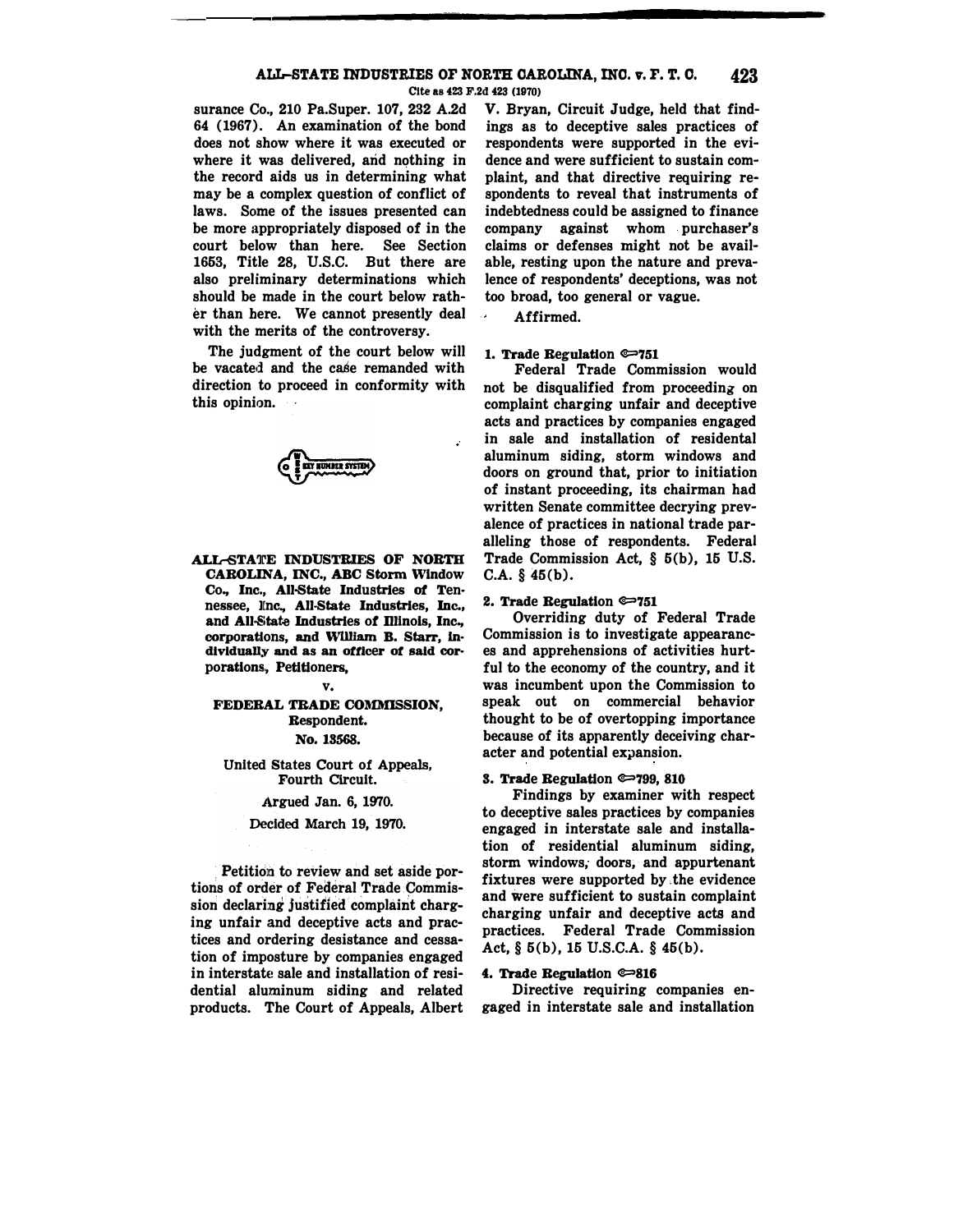**(c). of residential aluminum siding and related products to disclose orally prior to sale, and in writing on any instrument of indebtedness, that such instrument, at respondents' option and without notice, could be assigned to finance company against whom purchaser's claims or defenses might not be available was within jurisdiction of Federal Trade Commission was not too broad, too general or vague, and was supported by the record, resting on the nature and prevalence of respondents' deception. Federal Trade Commission Act,§ 5(c), 15 U.S.C.A. § 45** 

**Jacob A. Stein, Washington, D. C. (Joseph J. Lyman, Washington, D. C., on the brief) for petitioners.** 

**Robert E. Duncan, Atty., Federal Trade Commission (John V. Buffington, Gen. Counsel, J. B. Truly, Assistant Gen. Counsel, and Alvin L. Berman, Atty., Federal Trade Commission on the brief) for respondent.** 

**Before HAYNSWORTH, Chief Judge, and SOBELOFF and BRYAN, Circuit Judges.** 

**ALBERT V. BRYAN, Circuit Judge:** 

**The Federal Trade Commission on June 19, 1967 complained in due form of unfair and deceptive acts and practices by All-State Industries of North Carolina, its four affiliates and principal executive officer (All-State). Federal Trade Commission Act, section 5(b), 15 U.S.C. § 45(b). Upon the accused's responsive denial of the charges and after a plenary administrative hearing, the Commission declared the complaint justified and ordered desistance and cessation of the imposture. Respondents appeal, but we perceive no infirmity in the order.** 

**[1] I. At the start;'- respondents moved to disqualify the Commission on the grounds that prior to the initiation of this proceeding, its Chairman had written the United States Senate Committee on Commerce decrying the preva-**

lence of practices in national trade par**alleling those of All-State. The respondents branded the communication a prejudgment of their cause, obliging the Commissioners to recuse themselves.** 

**(2] The argument is superficial. The Commission was performing its overriding duty under the Act-to investigate appearances and apprehensions of activities hurtful to the economy of the country. It was incumbent upon this body to speak out, as it did, upon commercial behavior thought to be of overtopping importance because of its apparently deceiving character and potential expansion. FTC v. Cinderella Career and Finishing Schools, Inc., 131 U.S.App.D.C. 331, 404 F.2d 1308, 1313- 1314 (1968). Cf. Lehigh Portland Cement Co. v. FTC, 291 F.Supp. 628 (ED Va.1968, Lewis, J.), aff'd per curiam, 416 F.2d 971 (4 Cir. 1969).** 

**[3] II. The respondent companies engage in the interstate sale and installation of residential aluminum siding, storm windows, doors, and appurtenant fixtures. From the Hearing Examiner's findings of fact, the following account unfolds of how they vend their products. These are of two grades. The "ADV" is the cheaper. It is extensively advertised, primarily through mailouts to people whose names and addresses are culled from telephone directories. "PRO", the other grade, is of a higher quality and not so widely publicized.** 

**Respondents' sales technique, or "pitch", is devised to create, first, a demand for the "ADV'' product. Through inflated promotion it is presented as a "special offer" with "limited time" prices. But the Examiner found the "ADV" is actually priced uniformly and without time limit. He held as untrue All-State's claim that they deal directly from their factory with the output "100% guaranteed".** 

**Inquiries or "leads" are answered by a supposed "sales manager". He attempts to pressure the prospect into signing a contract, a note and a deed, committing him to the purchase of**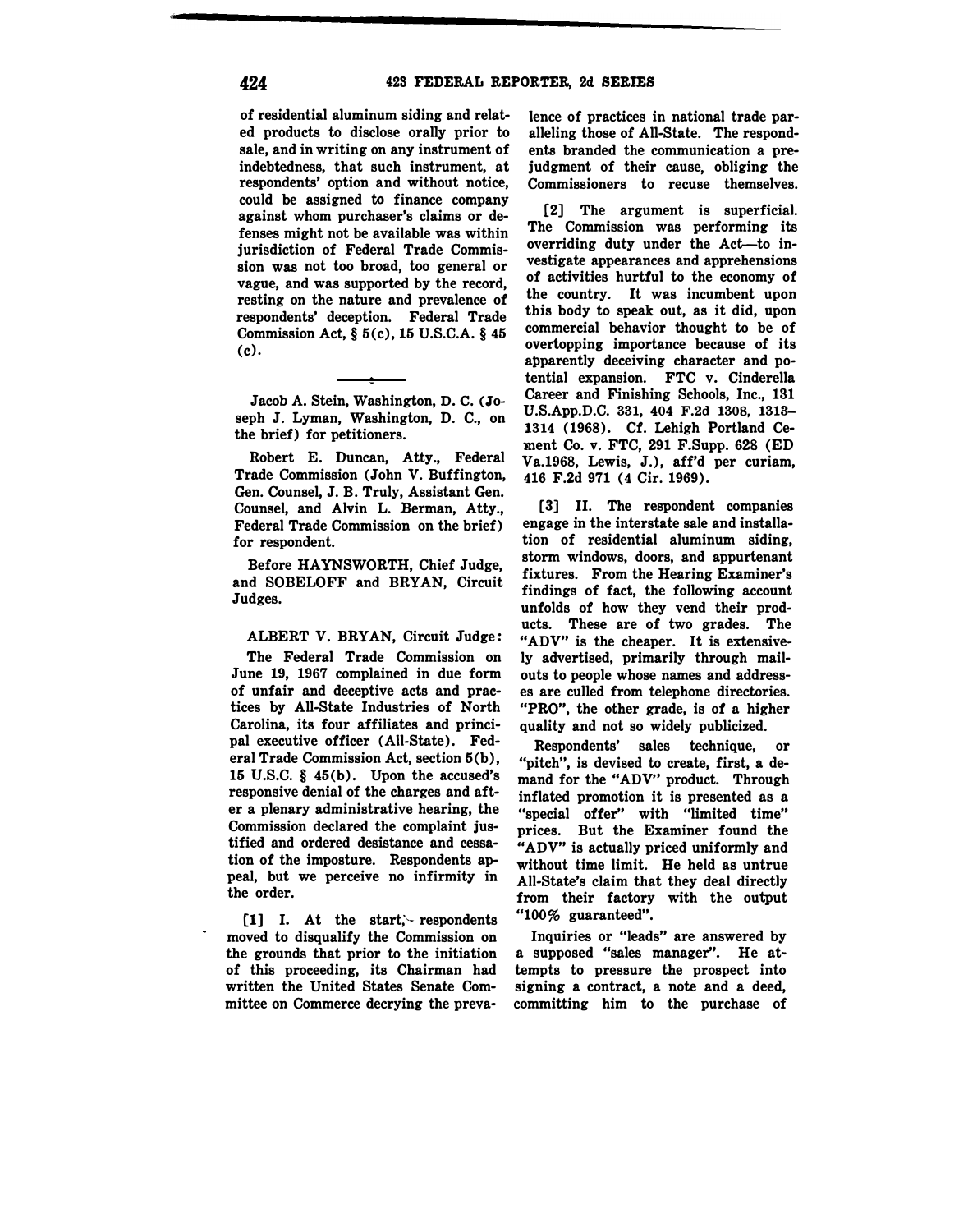# **ALL-STATE INDUSTRIES OF NORTH CAROLINA, INC. v. F. T. 0. 425**

Cite as 423 F.2d 423 (1970)

**"ADV" articles but leaving blank the monetary obligation. As soon as the contract is executed, the salesperson brings out a sample of the . "ADV" and points out deficiencies in it, "whether real or imaginary". The "PRO" is then shown in contrast, to the detriment of the "ADV". Whenever possible the "PRO" is then sold "at the highest price obtainable from the individual customer". The salesmen have incentives to substitute the "PRO"-they receive no commission on "ADV" but only on "PRO" sales.** 

**This "bait and switch" artifice, the Examiner discovered, was fully set forth**  in the sales force's training manual and **was employed generally. He also reported that All-State's agents utilized "gimmicks whereby the original prices quoted for respondents' products can be reduced."· For example, the representative would promise a potential buyer a special dfacount, even below the quoted sale price, if the latter would allow the use of his home for demonstration or display purposes. Rarely, however, would a patron's home be so utilized. It was found as a bare inducement to overcome "sales resistance at a higher price" and provide "some apparently reasonable basis for the reduction in price."** 

**These findings of the Examiner were embraced by the Commission as securely rooted in the evidence. Clearly they**  sustain the complaint.

**[4] III. The Commission's final order contained thirteen "cease and desist" directives against continuance of the practices inveighed against by the Examiner. This suit attacks these mandates as too broad, too general and vague. Appellants' criticisms are untenable. The Commisaion's precepts are unequivocally phrased and necessary inhibitions upon the appellants' future pursuit of business.** 

**The only directive warranting further discussfon is No. 13. Refused by the Examiner, but added by the Commission, it requires the respondents to refrain from : 423 F.2d-27½** 

**"18. Failing** to **disclose orally prior to the time. of sale, and in writing on any conditional sales contract, promissory note or other instrument of indebtedness executed by a purchaser, and with such conspicuousness and clarity as is likely to be observed and read by such purchaser, that:** 

**"Any such instrument, at respondents' option and without notice to the purchaser, may be discounted, negotiated or assigned to a finance company or other third party to whom the purchaser will thereafter be indebted and against whom the purchaser's claims or defenses may not be available."** 

**This prescript is best explained in the words of the Commission's opinion: "We hold that the examiner erred in dismissing this charge of the complaint. Our holding is based upon two grounds discussed in detail below: first, that failure to disclose to prospective purchasers that notes of indebtedness executed in connection with a retail sale may be assigned to third parties to whom the purchaser's claims or defenses on the contract may not be available is inherently unfair where, as here, the seller routinely assigns such instruments to third parties ; and second, that such failure to disclose is deceptive in view of facts officially noticed by the Commission."** 

**This directive is sustained. Factually, it rests on the Commission's quite sound anticipation that All-State's deceptions would engender customers' complaints generally. Warrantably, it foresaw purchasers soon seeking to recoup their losses through set-offs or counterclaims against the obligations they had delivered to AU-State. Possibility of their success would, of course, be foiled or obstructed by negotiation of the obligations. Despite its severity the Commission thought the directive was a needed public precaution.** 

**This determination was peculiarly justifiable here because of the nature and prevalence of All-State's deceptions. It was within the Commission's domain and**